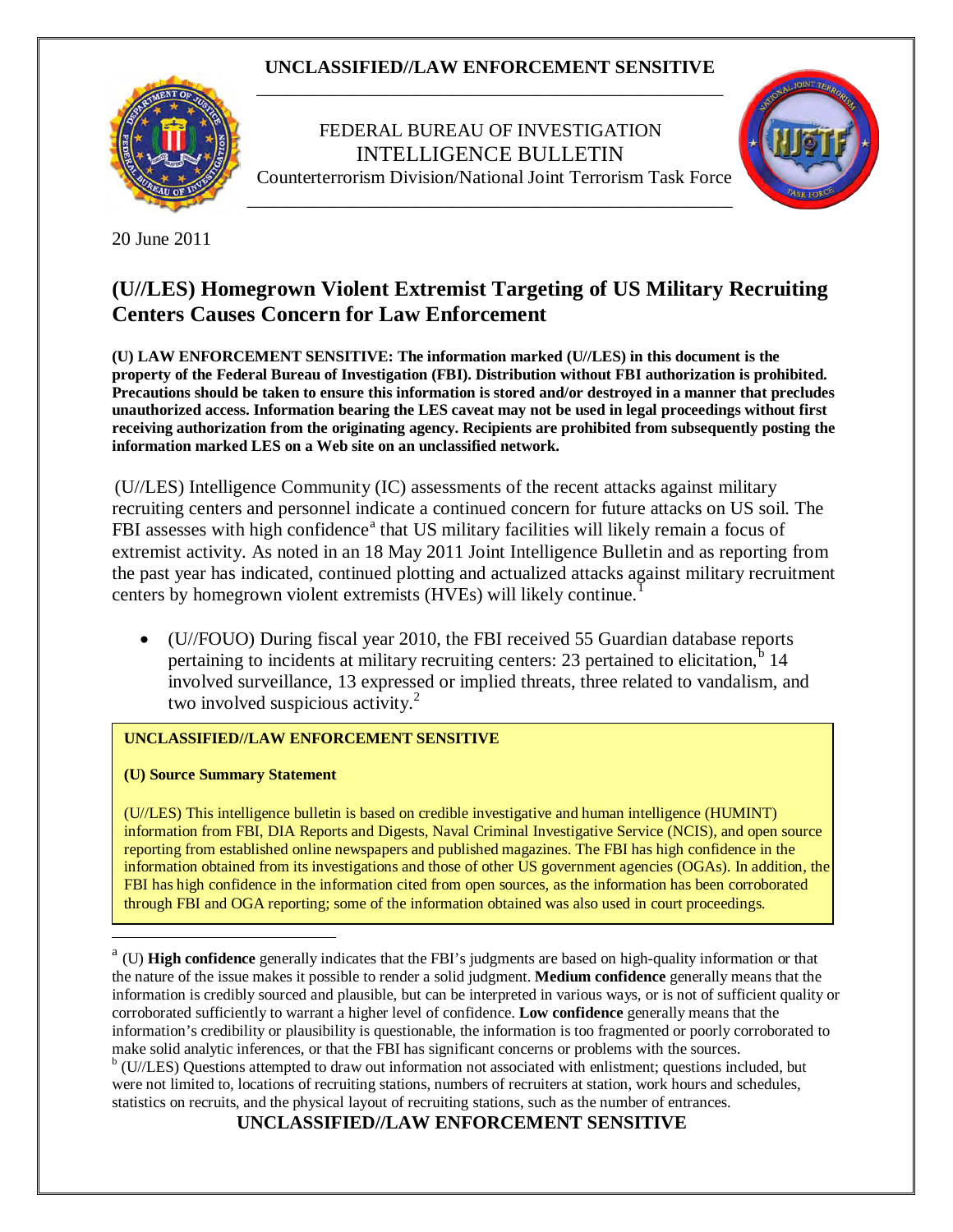• (U//FOUO) In the 2010 US Army Recruiting Command Serious Incident Report, 71 events involving suspicious activity with regard to recruiting centers were reported; the individuals asked inappropriate questions, took unauthorized photographs, and sent threats verbally and by mail. $3$ 

(U//FOUO) Terrorists can conduct attacks against soft targets—such as recruiting centers within a short timeframe, with the use of minimal weaponry or materials, significantly diminishing the likelihood of identifying the plot and plotters.

- **(U) Figure 1** • (U) According to open source reporting corroborated by FBI investigations, between 17 October and 1 November 2010, unidentified subjects fired shots overnight at the National Museum of the Marine Corps on two separate occasions: at a Marine Corps recruiting station in Chantilly, Virginia, and at a Coast Guard recruiting station in Woodbridge, Virginia. 4,5,6
- (U) On 19 October 2010**,** an unidentified individual stabbed an Air Force recruiter in the back with scissors at a recruiting center in Fairview, Illinois.<sup>7</sup>
- (U) In the Fall 2010 issue of al-Qa'ida's online magazine *Inspire*, editor Yahya Ibrahim notes the advantages of random shootings. These require a short timeframe, involve the least preparation, and "eliminate the chances of the Feds catching wind of what's going to happen."<sup>8</sup>

(U) Contributing factors to recruitment center vulnerability include minimal levels of security and easy public access to the facilities, which are commonly housed in multipurpose structures. Few recruiting offices are located in federal buildings under the provided security of the Federal Protective Services (FPS).

- (U//FOUO) On 8 December 2010, the FBI arrested US person and Muslim convert Muhammad Hussain, a.k.a. Antonio Benjamin Martinez, as part of a sting operation. Martinez allegedly attempted to detonate what he believed was a real explosive inside a vehicle parked in a Catonsville, Maryland Armed Forces Career Center parking lot. According to FBI and Department of Homeland Security (DHS) reporting, the actions of Martinez "highlight the continuing interest of US-based individuals in planning or participating in attacks against the Homeland." <sup>9</sup> Open source reporting described Martinez as "obsessed with jihad and fighting the US military here and abroad."<sup>10</sup> Martinez reportedly followed Usama bin Laden and refers to al-Qa'ida in the Arabian Peninsula (AQAP) associate, US person Anwar al-Aulaqi, as his "beloved sheikh."<sup>11</sup>
- (U) According to reliable Defense Intelligence Agency (DIA) reporting, in early June 2009 US person Abdul Hakim Muhammad, a.k.a. Carlos Bledsoe, conducted a small arms attack against a US military recruiting center in Little Rock, Arkansas, killing one

### **UNCLASSIFIED//LAW ENFORCEMENT SENSITIVE**



**(U) Carlos Bledsoe attacks US military recruiting center in Little Rock**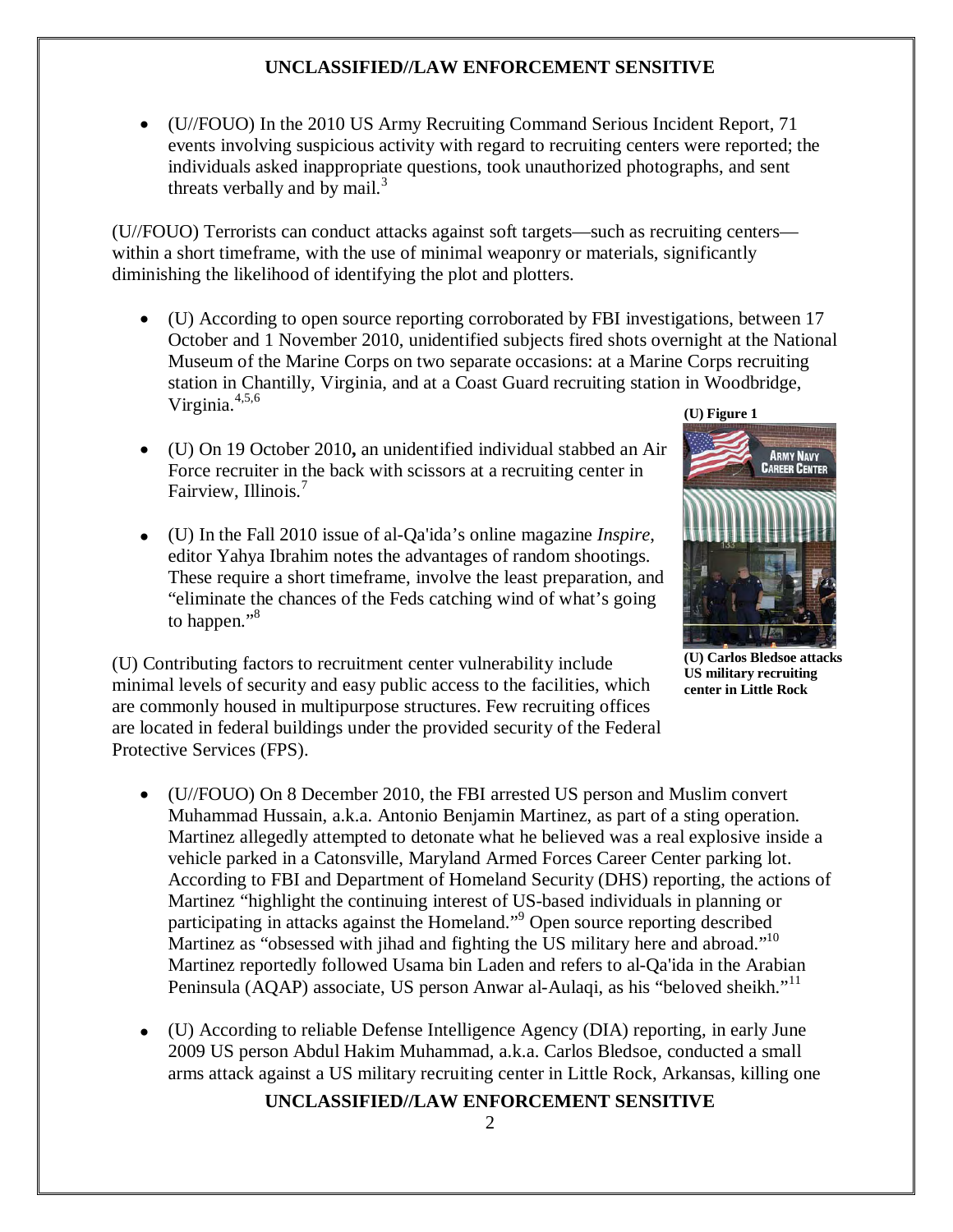soldier and wounding a second soldier.<sup>12</sup> FBI and DHS reporting highlights that Bledsoe simply drove up to the recruiting center and opened fire.<sup>13,14</sup>

## **(U) Outlook**

(U//FOUO) The FBI assesses with high confidence that in the future, HVEs will likely continue to pose a threat to military recruiting centers and personnel on US soil, causing concern for the IC and law enforcement officials (LEOs), as improvisation and plots that require little planning are more difficult to detect, monitor, or disrupt.

(U//LES) In response to the increased threat to military recruiting centers and personnel, the National Joint Terrorism Task For[c](#page-2-0)e's (NJTTF) Military Operations Support Team (MOST)<sup>c</sup> has initiated a number of support measures, to include the following:

- (U//LES) Established single points of action for each recruiting command center with a 24-hour point of contact (POC) to solidify lines of communication between the NJTTF, MOST, and all military recruiting commands;
- (U//LES) Initiated the establishment of a single POC with the Military Entrance Processing Comman[d](#page-2-1) (MEPCOM)<sup>d</sup>, which will further enhance sharing of real time investigative information pertinent to ongoing threats;
- (U//LES) Conducted briefings to recruiting commands concerning the MOST's Recruiting Command Initiative, current and potential threats to all military recruiting commands, and the importance of a deconfliction method regarding threat information;
- (U//LES) Created a MOST outreach program to provide timely terrorist alerts for immediate dissemination to recruiting command POCs and the appropriate Joint Terrorism Task Forces (JTTFs), whether it is a physical threat to a military recruiting command, or a person of interest attempting to enter the military.

### **(U) Intelligence Collection Requirements**

(U//FOUO) This intelligence bulletin addresses the FBI and USIC Intelligence Collection Requirements for Domestic Terrorism contained in USA-TERR-CTD-SR-0043-10, USA-TERR-CTD-SR-0042-10, and Q-FBI-2400-002-04.

(U) This product has been prepared by the Military Operations Support Team (MOST) of the FBI's National Joint Terrorism Task Force (NJTTF). Comments and queries may be addressed to the Unit Chief William J. Callaghan at 571-280-5688, or Deputy Unit Chief Joseph Simon at 571-280-5412.

**UNCLASSIFIED//LAW ENFORCEMENT SENSITIVE**

<span id="page-2-0"></span> $\overline{a}$  $c$  (U) The MOST consists of military service and DoD Special Agents and Intelligence personnel that serve as direct conduits into their respective service headquarters for counterterrorism (CT) and criminal related investigations, intelligence dissemination and information sharing purposes. MOST also provides direct support to FBI and military CT investigative and operational units.

<span id="page-2-1"></span> $d$  (U) MEPCOM is a DoD entity wherein all qualified recruits are officially processed into the military.